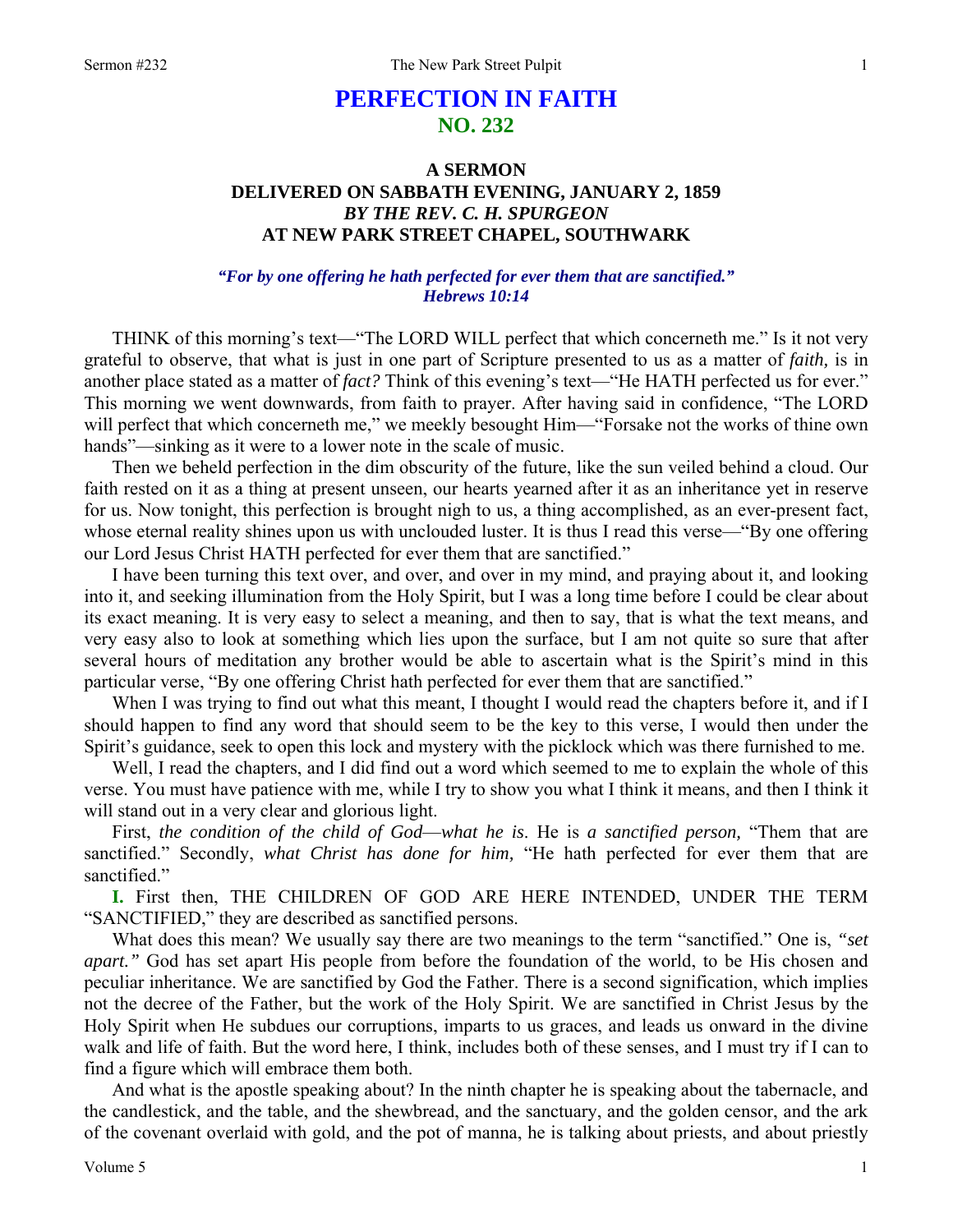things, and holy things, and he is declaring that all these things of which he speaks were sanctified things, but that though they were sanctified things, they wanted to be made perfect by the sprinkling of blood.

Now, I believe, the sanctification of our text is to be understood in this sense. There were certain golden vessels that were used in the sanctuary which were never used for anything else but for the service of God. They were set apart, they were made holy, and they were kept strictly to be the vessels of the sanctuary of the Lord God. *They* were sanctified things.

Again, in the sanctuary there were persons who did nothing else but wait upon the Lord. These were consecrated to their offices, for God chose the tribe of Levi, and out of the tribe of Levi He chose the house of Aaron. These persons were chosen, and then they were prepared. They underwent certain ceremonies, and divers washings, and so they were made ceremonially holy, and these priests were therefore sanctified persons, because they were set apart, dedicated and reserved to the special service of the Lord God.

Now brethren, that is just what you and I are, and what we ought to be. We are sanctified persons, that is to say, we are chosen by God to be the peculiar vessels which He will use in pouring out His mercy, and to be the special priests whom He shall employ in His divine worship in this world. No man had any right to take wine for his own drinking, and drink it out of the golden cups of the sanctuary. If he did so, he did it to his own destruction—witness Belshazzar. He took the cups, and the golden candlesticks, and so forth, and used them in his debaucheries, and lo! he was swept away, and the handwriting on the wall foretold his doom.

Even so, beloved brethren, Christian men are not to be used for anything but for God. They are a setapart people, they are vessels of mercy, they are not for the devil's use, not for their own use, not for the world's use, but for their Master's use. He has made them on purpose to be used entirely, solely and wholly for Him.

Now, that is what is meant in this text by "sanctified." We are sanctified persons, set apart for God's use, consecrated, just as the vessels, the cups, and the candlesticks, and the tables, and the altars of the sanctuary, were sanctified unto God and set apart for His service, and I said, we that are priests are sanctified persons, not because of any holiness in our character, seeing there were some of them that were not holy in their character. My text does not touch character—it touches position in the sight of God. We are not perfect in character, any one of us—we are only perfect in position.

There were two men who officiated as priests before God, namely the sons of Eli, who committed sin and iniquity before God, and yet they were set apart for God's service, mark you, and when they offered the sacrifices as priests, because they had been washed with water and sprinkled with blood, they were officially accepted as being sanctified persons.

Now brethren, the children of God are sanctified persons, to offer spiritual sacrifices unto God through Jesus Christ, and we have no right to do anything else but serve God. "What!" say you, "have not I to attend to my business?" Yes, and serve God in your business. "Am I not to look after my family?" Assuredly you are, and serve God in your family, but still you are to be a set-apart person, you are not to wear the white robe nor the breastplate, but still you are to think of yourself as being as much a priest as if the breastplate were on your breast, and the white robe about your loins, for you are priests unto God and His Father. He has made you a peculiar generation, a royal priesthood, and has set you apart for Himself.

Now, I think that this first head of my sermon gives you an inkling of what the rest must mean. I have already hinted at what I think is the sense of the text. I have explained, I suppose, clearly enough in what sense God's people are a sanctified people, as understood in this verse. They are chosen and set apart and reserved to be God's instruments and God's servants, and thus they are sanctified.

**II.** Now comes the second thing, IN WHAT SENSE ARE WE TO UNDERSTAND THAT CHRIST HAS PERFECTED THESE THAT ARE SANCTIFIED?

2

2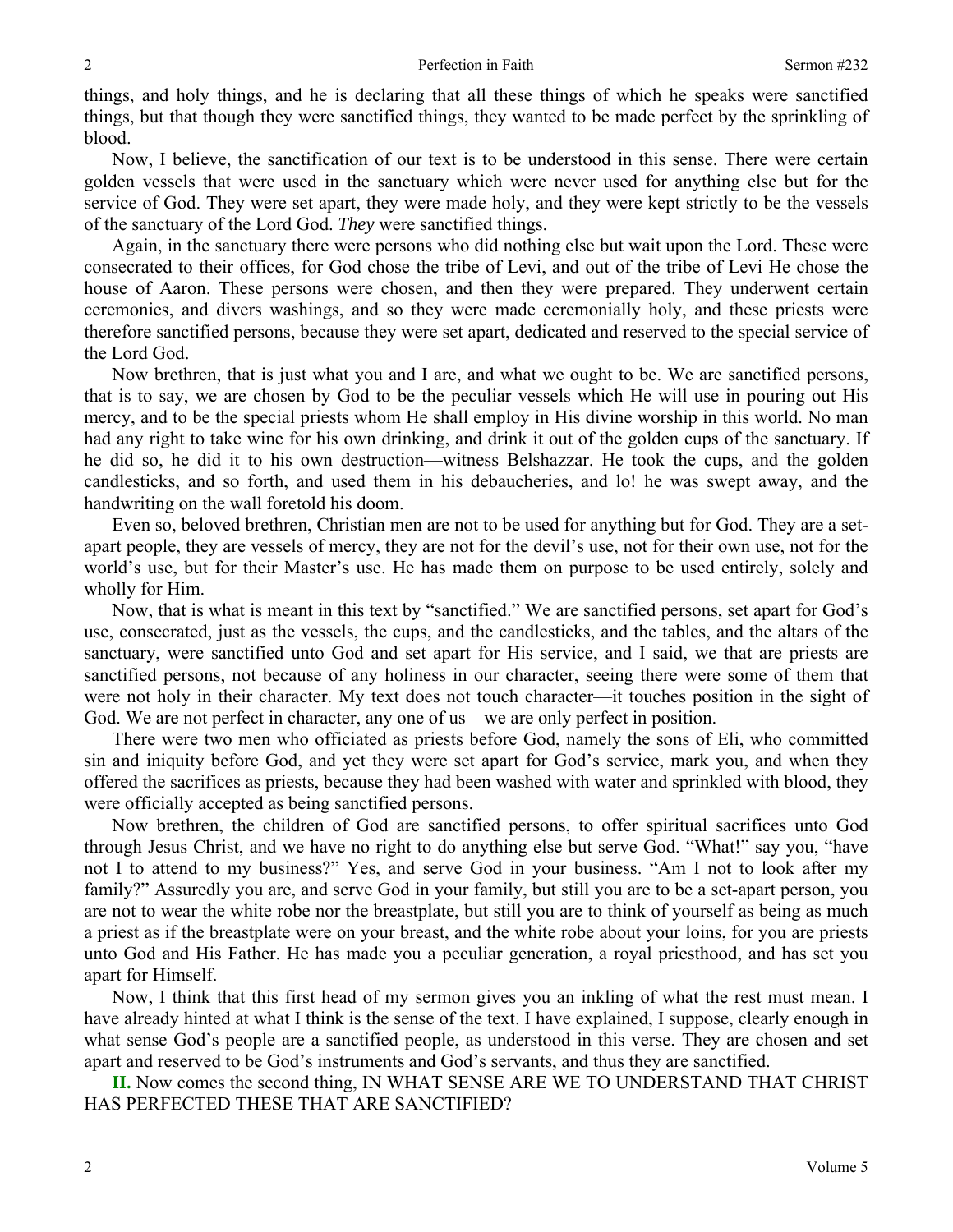#### Sermon #232 Perfection in Faith

Why, just this. When the golden vessels were brought into the temple or into the sanctuary, they were sanctified the very first moment that they were dedicated to God. No one dared to employ them for anything but holy uses. But they were not perfect. What did they need then, to make them perfect? Why, to have blood sprinkled on them, and as soon as the blood was sprinkled on them, those golden vessels were perfect vessels, officially perfect. God accepted them as being holy and perfect things and they stood in His sight as instruments of an acceptable worship. Just so was it with the Levites and the priests. As soon as ever they were set apart to their office, as soon as ever they were born, in fact, they were consecrated, they belonged to God, they were His peculiar priesthood.

But they were not perfect until they had passed through divers washings, and had the blood sprinkled upon them. Then God looked upon them in their official priestly character, as being perfect persons. They were not perfect in character, I repeat, they were only perfect officially, perfect in the sight of God, and they stood before Him to offer sacrifice as acceptably as if they had been pure as Adam himself.

Now then, how does this refer to us, and what is the meaning of this text, that "by one offering he hath perfected for ever them that are sanctified."? Turn back a moment or two. You will find in the ninth chapter of the Hebrews, at the sixth verse, "Now when these things were thus ordained, the priests went always into the first tabernacle, accomplishing the service of God. But into the second went the high priest alone once every year, not without blood, which he offered for himself, and for the errors of the people."

Mark here. The first meaning of my text is this. The child of God is a priest, and as a priest he is sanctified to enter within the veil. He is now permitted to go into the place which was once within the veil, but which is not so now because the veil is rent in twain, but the high priest could not go within the veil because he was not perfect, he had to be sprinkled with the blood, and that made him officially perfect. It would not make him perfect merely to put on the breast-plate, or to wear the ephod, he was not perfect till the blood had been sprinkled upon him, and then he went within the veil.

But when next year came round he was not fit to go within the veil till blood was sprinkled on him again, and the next year, though he was always a sanctified man, he was not always, officially, a perfect man. He had to be sprinkled with blood again. And so, year after year, the high priest who went within the veil, needed afresh to be made perfect, in order that he might obtain access to God.

Here is one sense of the text. The apostle says that we who are the priests of God have a right as priests to go to God's mercy seat that is within the veil, but it were to our death to go there unless we were perfect. But we *are* perfect, for the blood of Christ has been sprinkled on us, and therefore, our standing before God is the standing of perfection. Our standing, in our own conscience, is imperfection, just as the character of the priest might be imperfect. But that has nothing to do with it.

Our standing in the sight of God is a standing of perfection, and when He sees the blood, as of old the destroying angel passed over Israel, so this day, when He sees the blood, God passes over our sins, and accepts us at the throne of His mercy, as if we were perfect. Therefore, brethren, let us come boldly, let us "draw near with a true heart in full assurance of faith, having our hearts sprinkled from an evil conscience, and our bodies washed with pure water."

The apostle brings in, in the twenty-second verse of this tenth chapter, one inference which I have just drawn from my text. In having access to God, perfection is absolutely necessary. God cannot talk with an imperfect being. He could talk with Adam in the garden, but He could not talk with you or with me, even in paradise itself, as imperfect creatures. How, then, am I to have fellowship with God, and access to His throne? Why, simply thus—"The blood of Christ hath perfected for ever them that are sanctified," and consequently we have access with boldness to the throne of the heavenly grace, and may come boldly in all our time of need.

And what is better still, we are always perfect, always fit to come to the throne, whatever our doubts, whatever our sins. I say not this of the priest's character. We have nothing to do with that at present. We come before God in our station, not in our character, and therefore, we may come as perfect men at all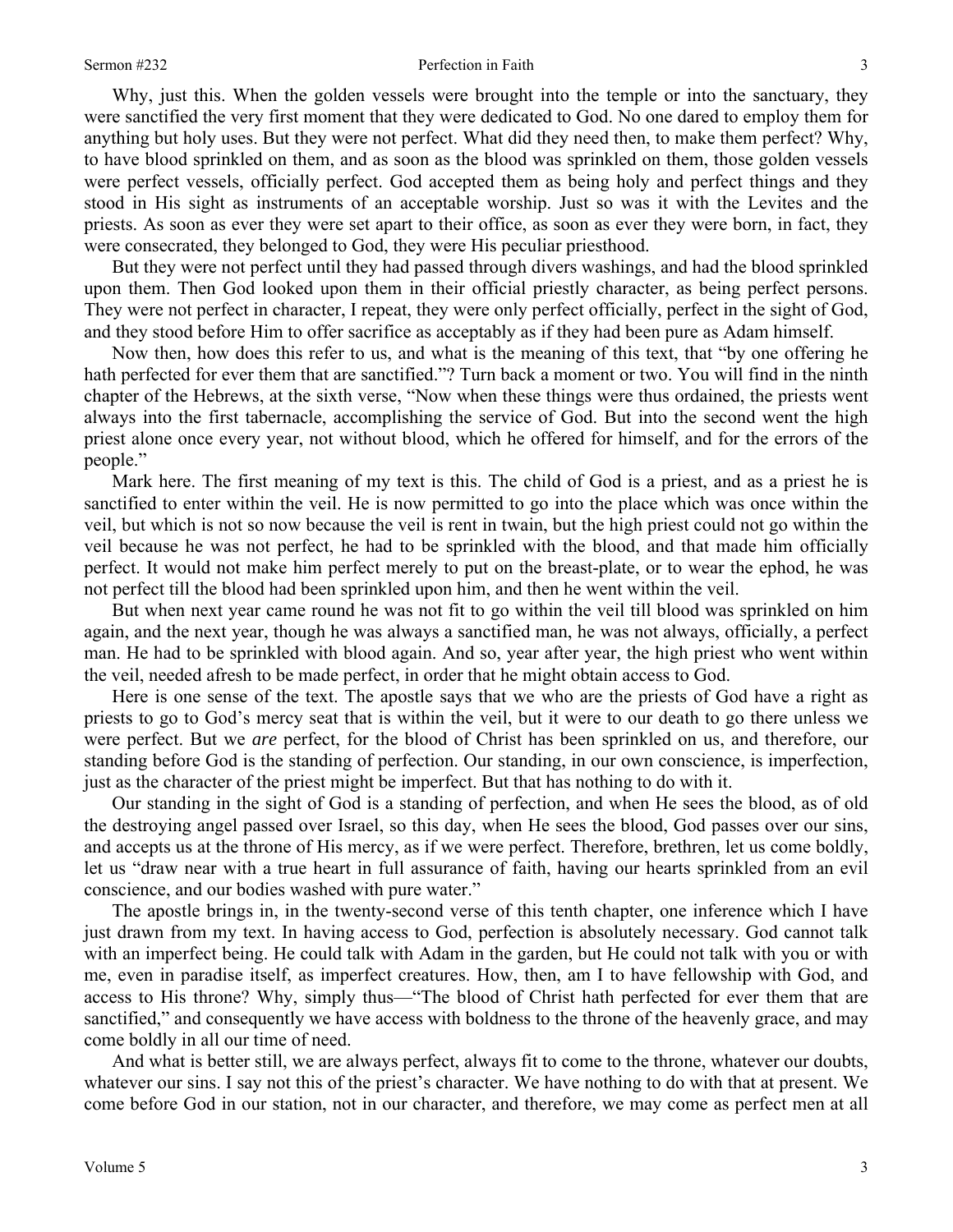times, knowing that God sees no sin in Jacob, and no iniquity in Israel, for in this sense Christ has perfected forever, every consecrated vessel of His mercy.

Oh! is not this a delightful thought, that when I come before the throne of God, I feel myself a sinner, but God does not look upon me as one? When I approach Him to offer my thanksgivings, I feel that I am unworthy in myself, but I am not unworthy in that official standing in which He has placed me. As a sanctified and perfected thing in Christ, I have the blood upon me, God regards me in my sacrifice, in my worship, ay, and in myself, too as being perfect.

Oh how joyful this is! And there is no need a second time to repeat this perfecting. It is an everlasting perfection, it allows a constant access to the throne of the heavenly grace. That is one meaning of the text.

Again, a little further on, our apostle, in the ninth chapter of the Hebrews, says, at the twenty-first verse, "He sprinkled with blood both the tabernacle, and all the vessels of the ministry." They were all sanctified vessels you know, but they were not perfect vessels till they were sprinkled with the blood. "And almost all things are by the law purged with blood; and without shedding of blood is no remission. It was therefore necessary that the patterns of things in the heavens should be purified with these; but the heavenly things themselves with better sacrifices than these," and so forth.

Now, beloved, the vessels of the sanctuary, as I have said, were sanctified the moment they were put there, but they were not perfect, God could not therefore accept any sacrifice that was touched with the golden tongs or that lay upon the brazen altar, so long as those golden tongs and the brazen altar were imperfect. What was done to make them perfect? Why, they were sprinkled with blood, but they had to be sprinkled with blood ever so many times—once, twice, thrice, multitudes of times, because continually they wanted making perfect.

Now you and I are this day, if we are consecrated persons, like the vessels of the sanctuary. Sometimes we are like the censer—God fills us with joy, and then the smoke of incense ascends from us, sometimes we are like the slaughter-knife that the priest used, we are enabled to deny our lusts, to deny ourselves, and put the knife to the neck of the victim, and sometimes we are like the altar, and upon us God is pleased to lay a sacrifice of labor, and there it smokes acceptably to heaven. We are made like sanctified things of His house.

But beloved, we, though we are sanctified, and He has chosen us to be the vessels of His spiritual temple, are not perfect till the blood is on us. Yet blessed be His name, that blood has once been put upon us, and we are perfected forever.

Is it not delightful to think that when God uses us in His service He could not use unhallowed instruments? The Lord God is so pure that He could not use anything but a perfect tool to work with. "Then surely He could never use me or use you." Nay, but don't you see, the blood is on us, and we are the sanctified instruments of His grace, and moreover, we are the perfect instruments of His grace through the blood of Jesus.

Oh! I delight to think that although in preaching the Gospel I am in my own estimation and in yours rightly enough, imperfect, yet when God makes use of me in conversion, He does not make use of an imperfect man, no, He looks upon me in Christ as being perfect in Him, and then He says, "I can use this tool, I could not put My hand to an unholy thing, but I will look upon him as being perfected forever in Christ, and therefore I can use him."

Oh! Christian, do try to digest this precious thought, it has indeed been precious to my soul since I first laid hold upon it. You cannot tell what God may do with you because if He uses you at all, He does not use you as a sinner—He uses you as a sanctified person, nay, more, as a perfect person. I will repeat it, I do not see how a holy God could use an unholy instrument, but He puts the blood on us, and then He makes us perfect—perfects us forever, and then He uses us.

And so I see the work of God carried on by men whom we think are imperfect, but I never see God doing any of His deeds except with a perfect instrument, and if you ask me how He has done it, I tell

4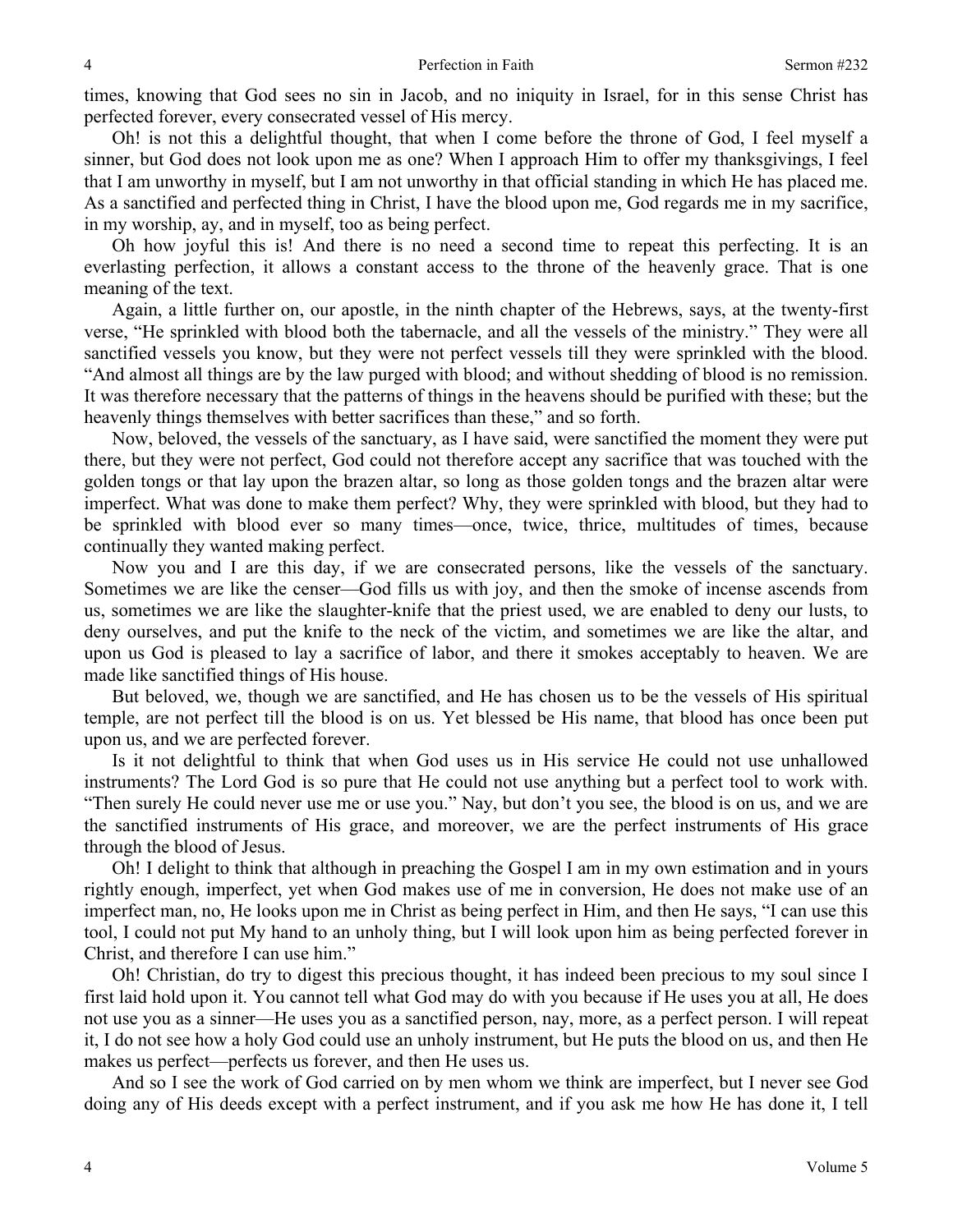you that all His consecrated ones, all whom He has sanctified to His use, He has first of all perfected forever through the sacrifice of Jesus Christ.

And now we will have one more thought, and then I shall have given you the full meaning of the text. In the seventh chapter, the nineteenth verse, there is a word that is a key to the meaning of my text, and that helped me all through it, and I will give you the key now. "For the law made nothing *perfect*, but the bringing in of a better hope *did*, by the which we draw nigh unto God."

Then with this, compare the tenth chapter and first verse, "The law having a shadow of good things to come, and not the very image of the things, can never with those sacrifices which they offered year by year, continually make the comers thereunto *perfect."* There is the word "perfect," and we have got it in the text, "for then," says he, if they had been perfect, "would they not have ceased to be offered?" Why offer any more, if you are a perfect man? "If the sacrifice made is perfect, the worshippers, once purged, should have had no more conscience of sin."

Now mark. The Jewish sacrifice was never intended to make the Jews' moral character any better, and it did not, it had no effect upon what we call his sanctification, all the sacrifice dealt with was his justification, and the perfection would be sought after, the perfection is not of sanctification, which the Arminian talks about, but the perfection of official standing, as he stood justified before God.

Now that is the meaning of the word "perfect" here. It does not mean that the sacrifice made the man perfectly holy, and perfectly moral, and so forth, the sacrifice had no tendency to do that, it was quite another matter. It means that it did not perfectly make him justified in his own conscience and in the sight of God, because he had to come and offer again.

Now, here comes a man who is troubled in his conscience. He comes sighing up the temple and he must speak to the priest. He says to the priest, "I have committed such and such a sin." "Ah!" says the priest, "you will never have any ease to your conscience unless you bring a sin offering. He brings a sin offering, and it is offered, and the man sees it burn and goes away. He has got faith—faith in the great sin offering that is to come—and his conscience is easy.

A day or two after, the same feelings arise, and what does he do? He goes to the priest again. "Ah!" says the priest, "you must bring another offering, you must bring a trespass offering." He does that, and his conscience grows easier for a time, but the more his conscience gets quickened, the more he sees the unsatisfactory character of the offering he brings.

At last he says, "I am so uneasy, oh! that I could have a sacrifice every hour! For do you know," says he, "while I can put my hand on the head of the victim, I feel so happy, when I come to see it slaughtered, and the blood flowing, I feel so easy, but I do not feel perfect. I will even go up to the temple," he says, "that there I may live."

He sees a lamb slaughtered in the morning, and tears of joy are in his eye. "Oh!" he says, "I have seen that lamb, and when I saw the blood of that lamb flowing, I felt so rejoiced." Noon comes. "Ah!" says he, "my sins arise again, I have got a conscience, and where can I get relief for it?" And off he went to the temple, and there was another lamb in the evening, because God well knew that the sacrifices were themselves imperfect, only a shadow of the great substance, and that His people would need to have the service renewed, not only every year, but every day, nay, every morning and every evening.

But now, beloved, behold the glory of Christ Jesus as revealed to us in our text. "Those sacrifices could not make the comers thereunto perfect." They could not feel in their own conscience that they were perfectly justified, and they wanted fresh offerings, but here today I see the slaughtered Lamb on Calvary, and it was but yesterday I rejoiced in Him, and I can rejoice in Him again today.

Years ago I sought Him and I found Him. I do not want another Lamb, I do not want another sacrifice. I can still see that blood flowing, and I can feel continually that I have no more conscience of sin. The sins are gone, I have no more remembrance of them, I am purged from them, and as I see the perpetual flowing blood of Calvary, and the ever rising merits of His glorious passion, I am compelled to rejoice in this fact, that He has perfected forever me—made me completely perfect through His sacrifice.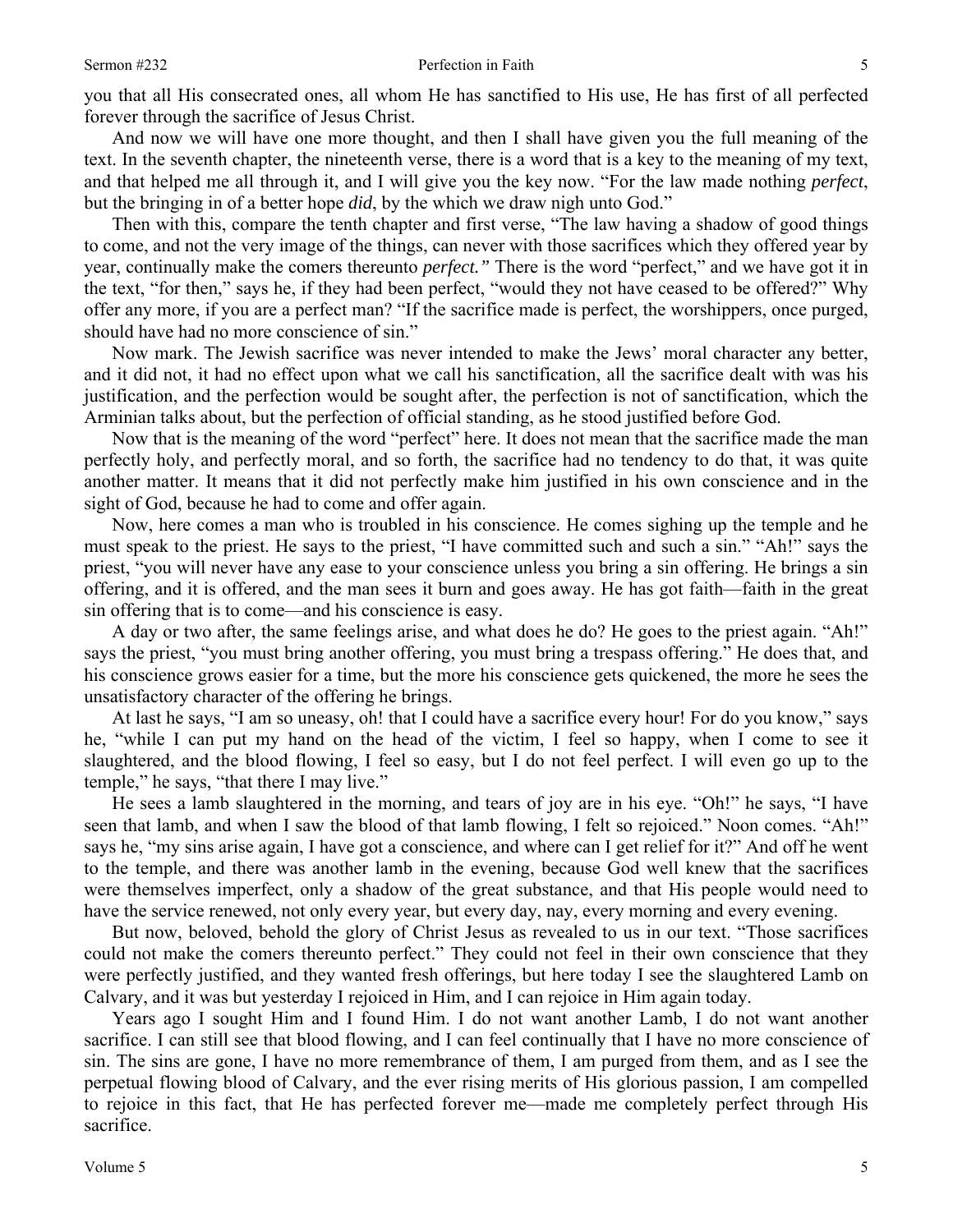And now, Christian, try and lay hold upon this meaning of the text. Christ has made your conscience at ease forever, and if it disturbs you, recollect it has no cause to do so, if you are a believer in Christ, for has not He given you that which will put away all conscience of sin? Oh! rejoice! It has purged you so entirely that you may sit down and rest. You may sing with the poet—

> *"Turn, then, my soul, unto thy rest; The merits of thy great High Priest Speak peace and liberty. Trust in His efficacious blood, Nor fear thy banishment from God, Since Jesus died for thee."*

Look at the text. Once again I am going to say the same things, lest I should not be quite understood. Dear brethren, we could not have access to God, unless on the footing of perfection, for God cannot walk and talk with imperfect creatures. But we are perfect, not in character, mark, for we are still sinners, but we are perfected through the blood of Jesus Christ, so that God can allow us to have access to Him as perfected creatures. We may come boldly because being sprinkled with the blood, God does not look on us as unholy and unclean, otherwise He could not allow us to come to His mercy seat, but He looks upon us as being perfected forever through the one sacrifice of Christ.

That is one thing. The other was this. We are the vessels of God's temple, He has chosen us to be like the golden pots of His sanctuary, but God could not accept a worship which was offered to Him in unholy vessels. Those vessels, therefore, were made perfect by being sprinkled with blood. God could not accept the praise which comes from your unholy heart, He could not accept the song which springs from your uncircumcised lips, nor the faith which arises from your doubting soul, unless He had taken the great precaution to sprinkle you with the blood of Christ, and now, whatever He uses you for, He uses you as a perfect instrument, regarding you as being perfect in Christ Jesus. That, again, is the meaning of the text, and the same meaning, only a different phase of it.

And the last meaning is that the sacrifices of the Jews did not give believing Jews peace of conscience for any length of time, they had to come again, and again, and again, because they felt that those sacrifices did not present to them a perfect justification before God. But behold, beloved, you and I are complete in Jesus. We have no need of any other sacrifice. All others we disclaim. He has perfected us forever. We may see our conscience at ease because we are truly, really, and everlastingly accepted in Him. "He has perfected forever them that are sanctified."

Now, what have I to do, but to turn to you and ask this one question, and I have done. Are you a sanctified person? I have known a man say sometimes to a believer, "Well, you look so sanctified, ah! you are one of those sanctified fellows." Well, if they said so to me, I would say, "I wish you would prove it." What can be a more holy thing than to be a sanctified man? and what a more happy thing!

Let me ask you, then, are you sanctified? Says one, "I feel so sinful." That I do not ask you, I ask you whether you are set apart to God's service. Can you say,

## *"Dear Lord, I give myself away, 'Tis all that I can do"?*

Take me just as I am, and make use of me, I desire to be wholly Yours? Do you feel that for you to live is Christ, that there is not any object you are living for but Christ—that Christ is the great aim of your ambition, the great object of all your labors, that you are like Samson, a Nazarite, consecrated to God? Oh! then, remember that you are perfected in Christ.

But my hearer, if you are not sanctified to God in this sense, if you live to yourself, to pleasure, and to the world, you are not perfected in Christ, and what is to become of you? God will give you no access to Him, God will not use you in His service, you have no rest in your conscience, and in the day when